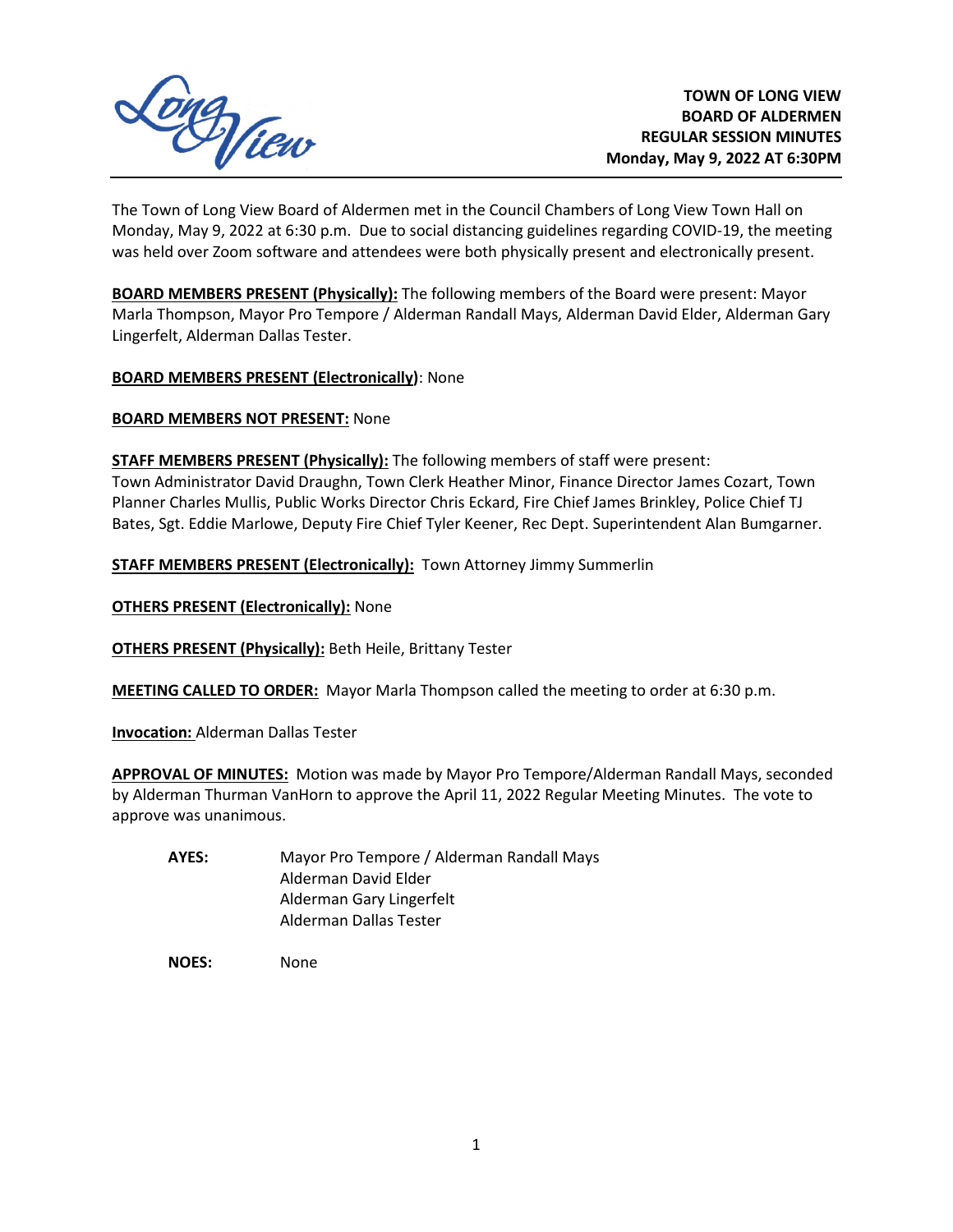#### **AGENDA ITEMS\_\_\_\_\_\_\_\_\_\_\_\_\_\_\_\_\_\_\_\_\_\_\_\_\_\_\_\_\_\_\_\_\_\_\_\_\_\_\_\_\_\_\_\_\_\_\_\_\_\_\_\_\_\_\_\_\_\_\_\_\_\_\_\_\_**

### **Burke River Trail- Beth Heile Burke River Trail Coordinator for WPCOG**

Mrs. Beth Heile, Burke River Trail Coordinator for the Western Piedmont Council of Government presented her PowerPoint Presentation.

Mayor Pro Tempore/Alderman Randall Mays asked about our trailhead starting at the Rec Center, since the indication of parking was needed. Mrs. Heile stated that the rec center did seem to be the most feasible option for the Town at this time, but that is subject to change based on what she finds after talking to the community.

Alderman Gary Lingerfelt asked how wide the trail would be. Mrs. Heile stated the width of the trail was dependent on the surface and location. The trail at Draughn High School is a natural surface trail that is 4 to 5 ft in width. The trail that extends behind Grace Ridge will be 12 ft wide and paved. Mrs. Heile stated that as the trail progresses, the Town would be involved in deciding what we would want for our trail.

Mrs. Heile thanked The Board for their time.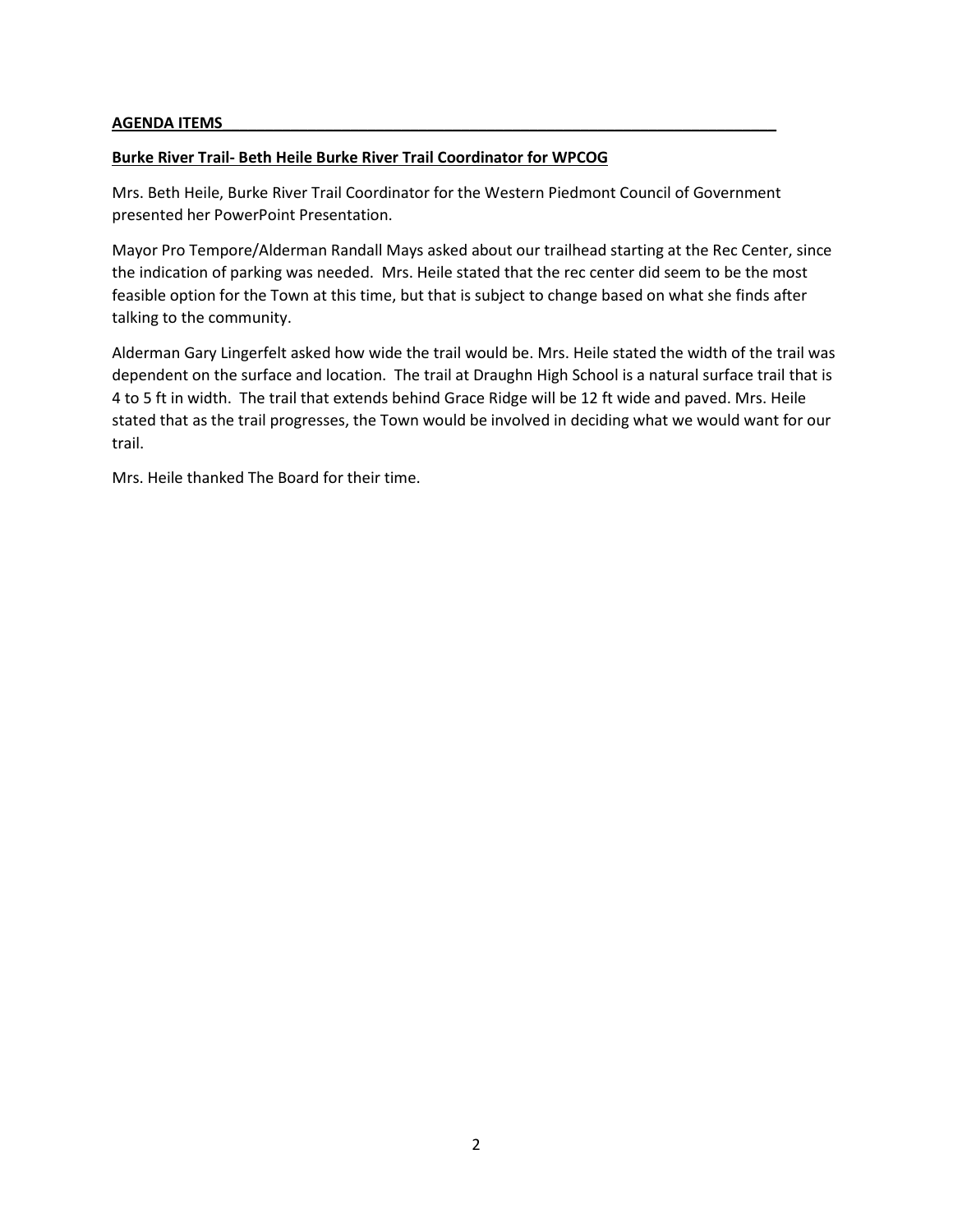#### **Vote to Adopt Amended Ordinance 50.35-50.36- Public Works Director Chris Eckard**

Public Works Director Chris Eckard stated a copy of the Ordinance 50.35-50.36 was enclosed. A public Hearing was held at the April 11, 2022 regularly scheduled business meeting. No public comment was made. With no public comment made, Public Works Director Eckard stated he would like to present the amendment to be adopted by the Board of Aldermen. If adopted, the amendment would go into effect July 1, 2022 to allow for a smooth transition for Town Staff and Residents.

Mayor Marla Thompson asked if there were any questions.

Mayor Pro Tempore/Alderman Randall Mays stated he did not have a question but did want to make a statement. Mayor Pro Tempore/Alderman Randall Mays stated that he would like to make the statement that everyone had the understanding that this amendment was a way to cut excessive costs we are running into. Limiting the amount of "junk items" we are picking up will cause everyone to be conservative, but also, this will conserve fuel costs. Mayor Marla Thompson asked if we would be letting the town residents know via mailing? Public Works Director Eckard stated he has had new door tags made so those can be left and we will try to provide the town residents will as much information as possible. Mayor Thompson asked if there were any further questions. There were none. Mayor Thompson called for a motion.

Mayor Pro Tempore/Alderman Randall Mays made a motion to adopt the amendment to ordinance 50.35-50.36 as presented. Alderman David Elder seconded the motion. The vote was unanimous.

| AYES:        | Mayor Pro Tempore / Alderman Randall Mays |
|--------------|-------------------------------------------|
|              | Alderman David Elder                      |
|              | Alderman Gary Lingerfelt                  |
|              | Alderman Dallas Tester                    |
| <b>NOES:</b> | None                                      |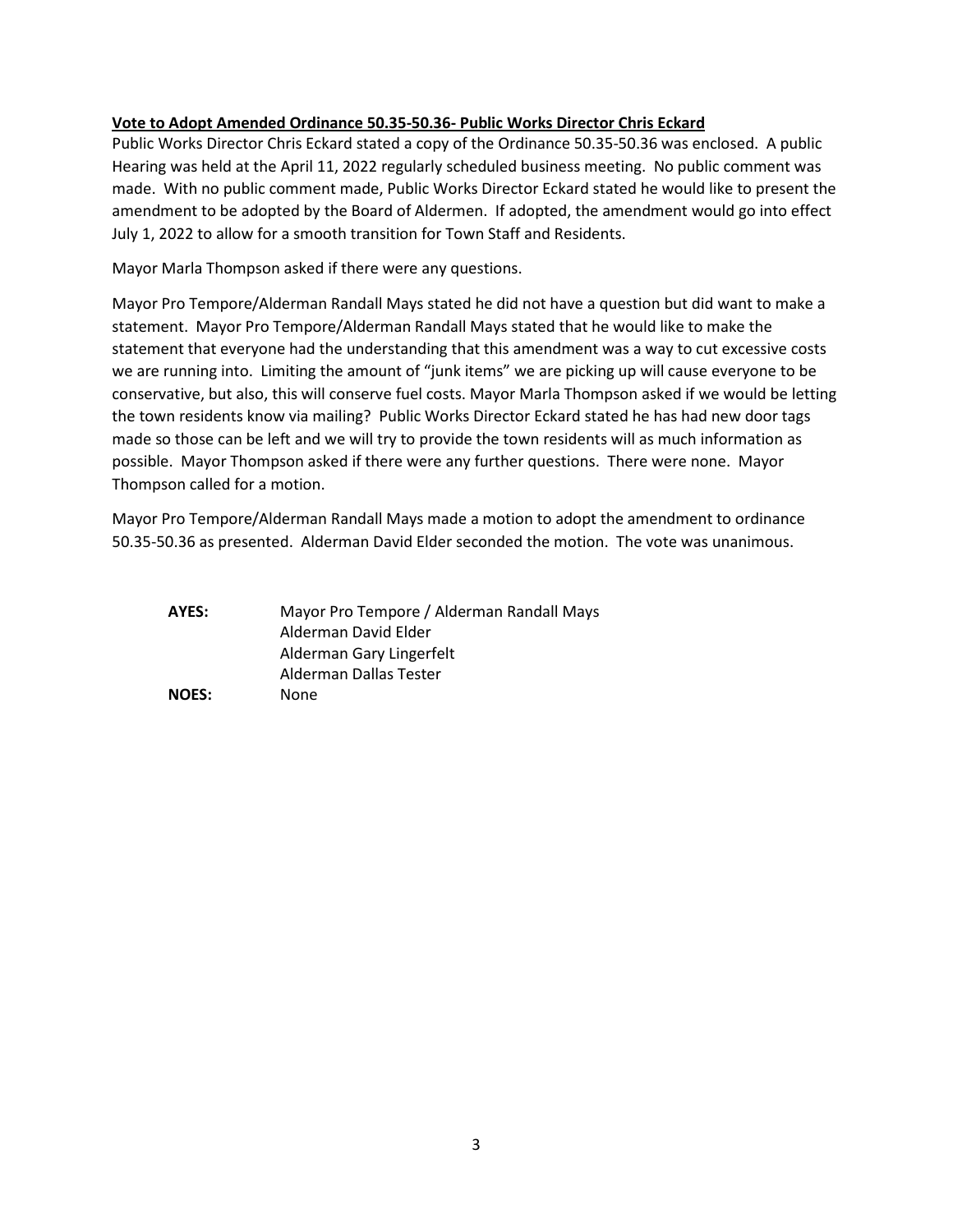# **Proclamation for Alderman Dallas Tester- Mayor Marla Thompson**

Mayor Marla Thompson read and presented Alderman Dallas Tester's proclamation of appreciation for his term of service.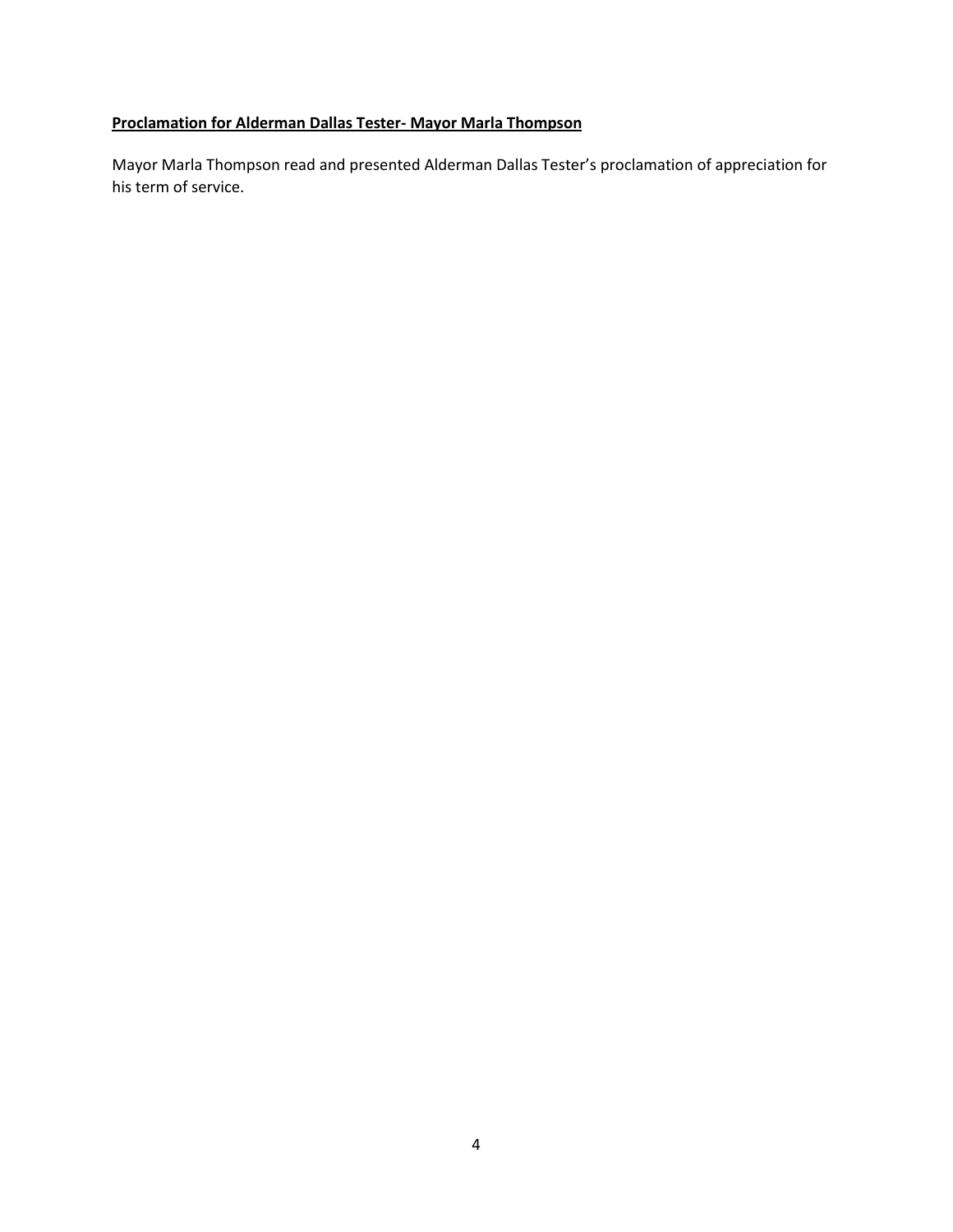# **Public Hearing for Ordinance Amendments regarding Criminal Penalties- Town Administrator David Draughn/Town Clerk Heather Minor**

Town Administrator Draughn stated with the help of our attorney Jimmy Summerlin we have identified the ordinances that need to be addressed to be in compliance with Senate Bill 300 that was passed by the General Assembly. Town Administrator Draughn stated that we would hold the public Hearing tonight and vote on the amendments at next month's meeting.

Mayor Thompson called for a motion to open the public hearing. Alderman David Elder made a motion to open the public hearing. Alderman Gary Lingerfelt seconded the motion. The vote to open the public hearing was unanimous.

| AYES:        | Mayor Pro Tempore / Alderman Randall Mays |
|--------------|-------------------------------------------|
|              | Alderman David Elder                      |
|              | Alderman Gary Lingerfelt                  |
|              | Alderman Dallas Tester                    |
| <b>NOES:</b> | None                                      |

Mayor Thompson asked if there were any questions from the board members. There were none. Mayor Thompson asked Attorney Jimmy Summerlin if he had anything to add.

Town Attorney Jimmy Summerlin stated that Police Chief Bates provided him with a list of ordinances that needed to be addressed immediately. The ordinance amendments presented are the ones that required attention now. We took the existing ordinances and added the statutory penalty that Senate Bill 300 required. Each ordinance must specifically state what each penalty is.

Mayor Thompson asked Chief Bates if there was anything he needed to add. Chief Bates stayed there was not.

Mayor Thompson asked for a motion to close the public hearing. Alderman Dallas Tester made a motion to close the public hearing. The motion was seconded by Alderman David Elder. The vote was unanimous.

| AYES:        | Mayor Pro Tempore / Alderman Randall Mays |
|--------------|-------------------------------------------|
|              | Alderman David Elder                      |
|              | Alderman Gary Lingerfelt                  |
|              | Alderman Dallas Tester                    |
| <b>NOES:</b> | None                                      |

Town Administrator Draughn stated that we would ask for these amendments to be adopted at the June meeting.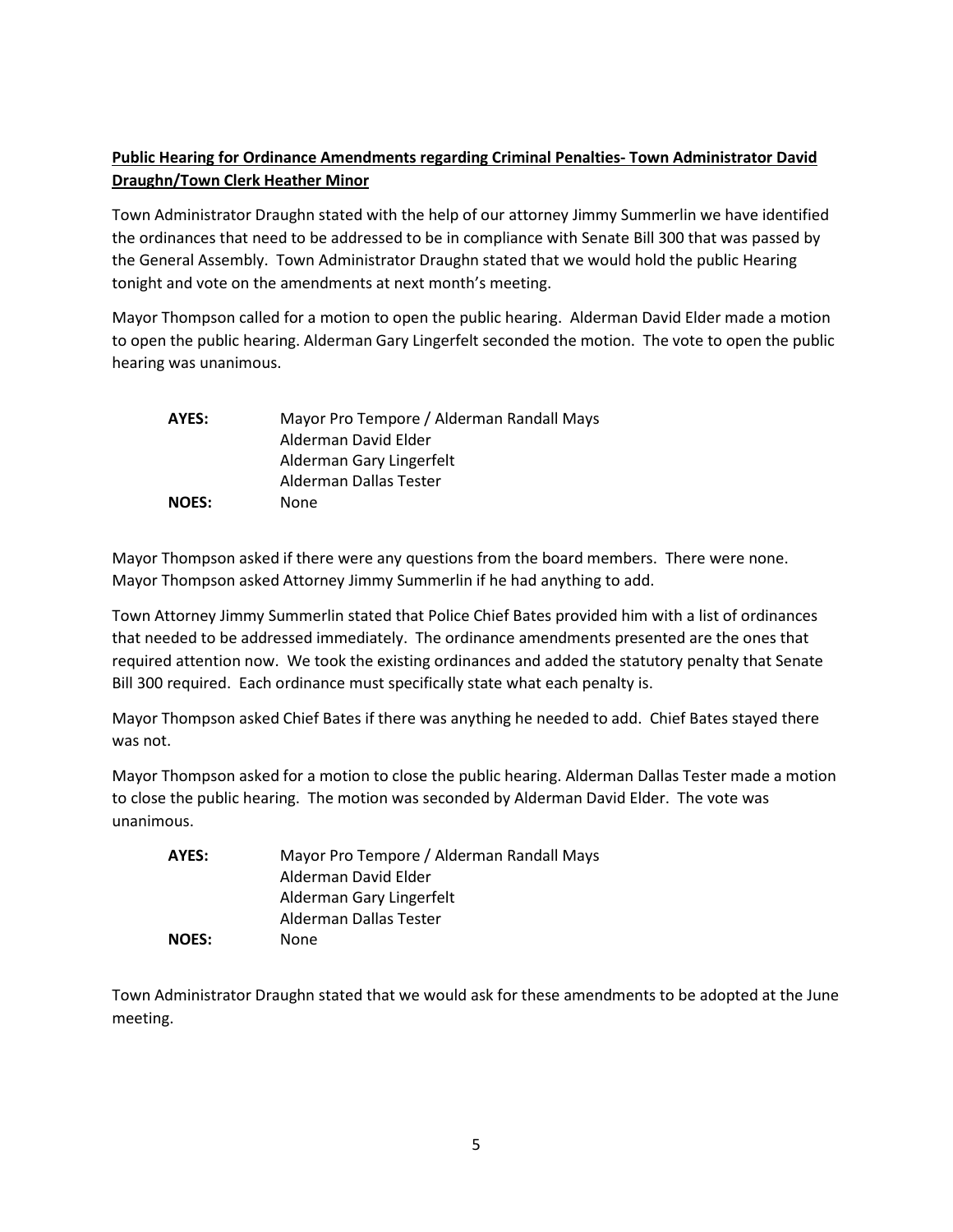#### **Finance Report- Finance Director James Cozart**

Finance Director James Cozart stated that as of April 30<sup>th</sup>, 2022 with 84% of the budget year complete, our General Fund revenue was \$4,271,454.80 making up 97.6% of our collected revenue at the end of April. Our expenses in our General Fund were \$3,845,989.88 making up for 87.91% of our budgeted expenses for the year. Finance Director James Cozart stated our revenue exceeded our expenditures by \$425,464.92 for our General Fund.

Finance Director Cozart stated our Utility Fund revenues were \$1,768,139.60 making up for 70.15% of our revenue budget. Our Utility Fund Expenditures were \$1,565,133.37 accounting for 62.1% of the budget. At the end of April, our Revenues exceeded our budget in the Utility fund by \$203,006.23. Mayor Thompson asked if there were any questions. There were none.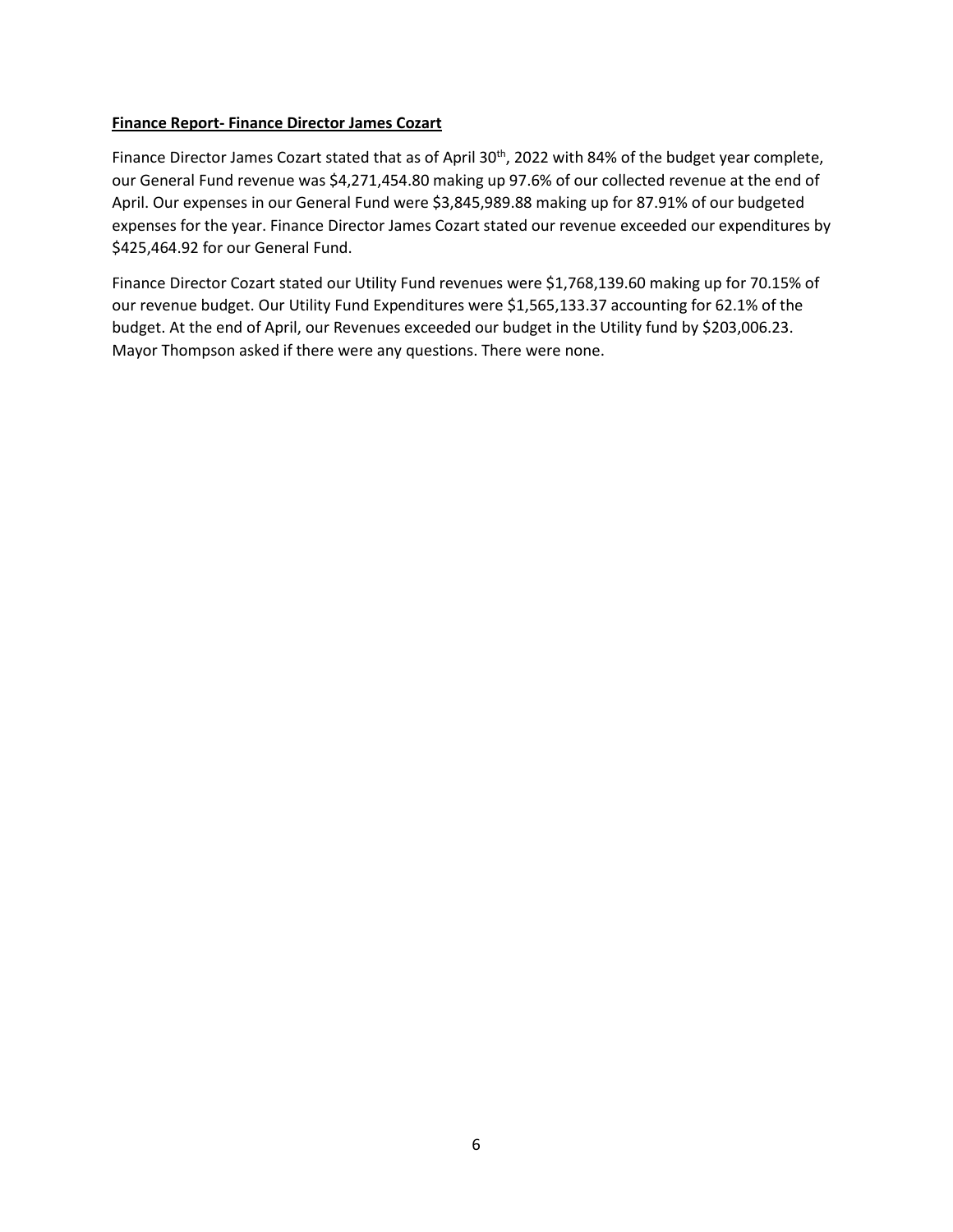#### **Administrator's Report-Town Administrator David Draughn**

Town Administrator Draughn stated that most everyone in the room had attended our National Night Out, which was a tremendously successful event to which he just wanted to take a moment to touch on everyone that participated in making National Night Out as successful as it was. Town Administrator Draughn stated that Police Chief Bates and the entire police department did magnificent work getting everything ready, keeping things safe, keeping traffic flowing and a phenomenal job with community outreach. Fire Chief Brinkley and the Fire Department did a lot of community outreach as well as ensuring our first aid was taken care of. Public Works did their normal prep and cleanup. Town Clerk Heather Minor and Rec Center Superintendent Alan Bumgardner did an excellent job getting things ready inside of the rec center building the day of. Town Administrator Draughn stated we had record attendance of 1000 to 1500 people as our best guess. The departments have already debriefed and began working on next year's event.

Town Administrator Draughn stated he would like to specifically call out Sgt. Eddie Marlowe who planned National Night Out by making sure we had vendors, making a game plan, and just ensuring this event went off without a hitch, which it did. Sgt. Marlowe did an excellent job.

Town Administrator Draughn stated that was all he had for his report. He just wanted to make sure everyone was aware of what an incredible event we had.

Mayor Thompson stated we would be going into closed session and asked everyone, except for Chief Bates to go ahead and wait in the lobby or they may be dismissed for the evening.